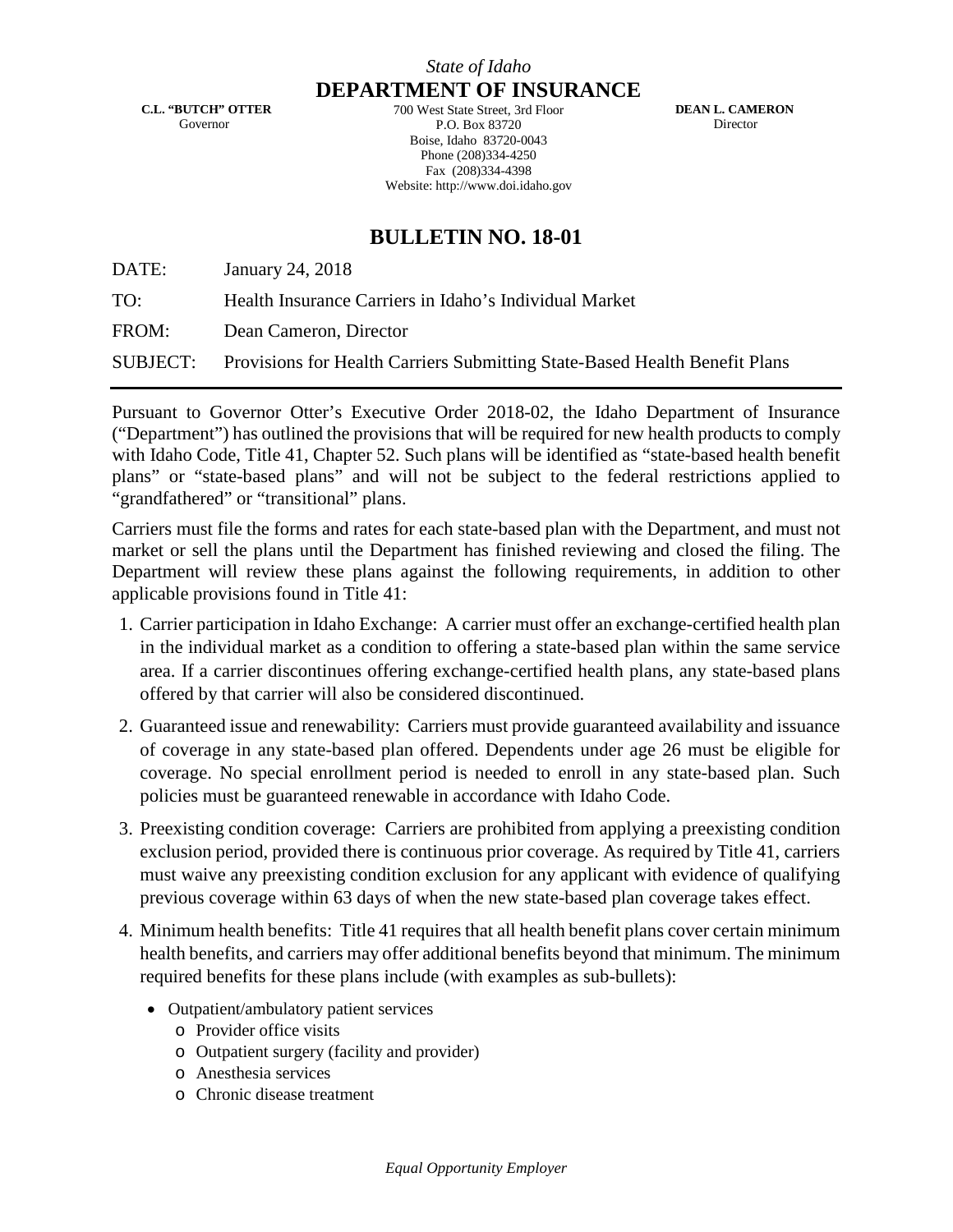- Emergency care
	- o Emergency room
	- o Transportation
- Hospitalization
	- o Inpatient facilities and providers, including surgery
	- o Inpatient laboratory and medications
- Maternity and newborn care (maternity must be included in at least one state-based plan)
	- o Obstetrician visits and other physician care
	- o Hospital costs
	- o Newborns added to their parent's policy are covered from the moment of birth, regardless of health condition
- Mental health and substance use disorder services
	- o Inpatient evaluation, diagnosis, and treatment
	- o Outpatient evaluation, diagnosis, and treatment
	- o Must be in accordance with mental health and substance use disorder parity rules
- Prescription drugs
	- o Generic
	- o Brand-name
	- o Specialty drugs
- Rehabilitation treatment
	- o Hospital-based rehabilitation
	- o Outpatient and office-based rehabilitation
- Laboratory services
	- o Diagnostic laboratory
	- o Diagnostic and therapeutic radiological services
- Preventive care
	- o Physicals
	- o Immunizations

Additional benefits: Carriers may offer benefits beyond the minimum. Any additional benefits may be included as part of the base contract or as an optional rider. Such optional riders will be permitted as long as there is an appropriate, corresponding premium filed and justified.

5. Premium rates: The Department intends to enforce the rating restrictions on premium rates delineated in Title 41. State-based plans and exchange-certified health plans must comprise a single risk pool, with one market-wide adjusted index rate. The carrier's rate filing for statebased plans must justify each adjustment from the market-wide adjusted index rate; and carriers must not include plan-level adjustments beyond: cost-sharing design, provider network, delivery system characteristics, covered benefits, and administrative costs. Those adjustments must not account for any actual or expected health status of the individuals that choose or are expected to choose a particular health benefit plan.

The resulting plan adjusted index rate must be filed, along with the base rate for each statebased plan, which by law must not be less than 50% of the plan's index rate. From the plan adjusted index rate, the following consumer-level adjustments may be applied to determine an applicant's premium:

• Age – Carriers may define their own unisex age curve for state-based plans; however, at some future point a standardized age curve may be established. Age rating must not exceed a 5:1 ratio among individuals or dependents ages 20 and older. The same age factor must apply to all